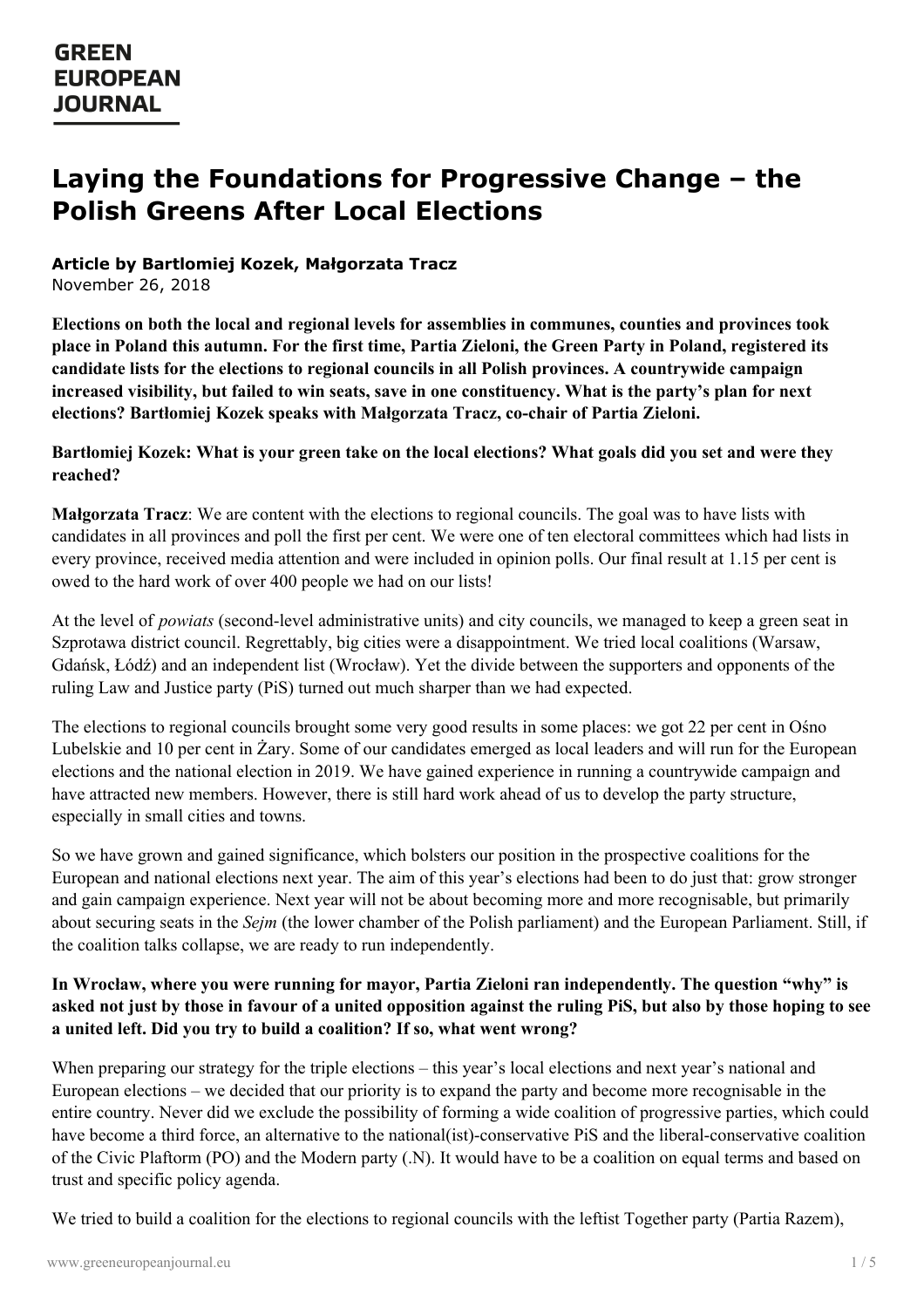but there was no resolve to cooperate. In Wrocław we had rounds of talks with Partia Razem and urban activist groups. The process lasted a year and a half. Then we talked with pro-democracy groups. Unfortunately, in both cases all sides somehow did not share faith in a common project. So we decided that it would be better to have separate committees, and in case of winning seats we could cooperate in the council, rather than run a campaign together with doubts and at half steam.

Building one anti*–*PiS coalition would only cement the division of Poland into two political camps for years to come.

We agreed – and still do – that the strategy 'all against PiS' prevents many people from voting with hope and not just with fear or hatred. Building one anti*–*PiS coalition would only cement the division of Poland into two political camps for years to come. The very division has already made people give up any hope for change in Polish politics, and so people feel repulsed watching the increasingly brutal fight between the two camps, fuelled not by ideas about the future of the country, but rather by mutual hatred.

I believe that running independently under our own banners was a good decision. The elections to regional councils gave us a tremendous boost. Also, many valuable people joined the party and they will be our new leaders in the regions. This unlocks great potential in the forthcoming elections. In many constituencies our results were better than those of parties with much bigger budgets and wider recognition in the media.

Our result in the elections to the city council of Wrocław at 2.6 per cent is far from satisfactory, but I do not think a coalition would make it much better. The coalitions and civic committees we were part of in other cities – for example in Warsaw, Łódź and Gdańsk – also failed to win seats and the visibility of the Greens was limited.

Generally, the elections have disclosed the meagre potential of and the support for progressive forces in Poland today. They have exposed that we often live in a bubble which fosters our belief that uniting two or three organisations guarantees electoral success. We have learnt the lesson of how to build foundations for future coalitions – these have to be wide to ensure progressive representation in the *Sejm* and the European Parliament.

### **Two new strategies have recently emerged among the Polish left and progressive forces. The first is** represented by Barbara Nowacka, who joined the liberal camp of PO and .N. The second is represented by Partia Razem and Robert Biedroń, who wants to build a new party for progressives. What is your opinion **about the strategies?**

I have great respect for the political activity and charisma of both Barbara Nowacka and Robert Biedroń. We are at a crossroads in Poland and it is extremely difficult to predict which strategy could win seats.

In my opinion, a coalition based on cooperation and mutual trust among the progressive groups – emerging as a third force and opposing PiS and the Civic Coalition formed by PO and .N *–* stands the highest chance of success. It is not the first time PO has lured leftist politicians, yet so far they have never decided to implement leftist policies after elections.

What we need is a coalition of progressive and leftist groups, such as the Democratic Left Alliance (SLD), the initiative of Robert Biedroń, Partia Razem, us Greens, and other pro-democratic groups, all those trying to offer an [alternative](https://www.greeneuropeanjournal.eu) to the PiS and PO duopoly. Most of the organisations have expressed the will to make that attempt, and I do hope Robert Biedroń joins in. My main worry is that we will end up with separate electoral lists and many people will be afraid to waste their vote for a committee bound to be below the electoral threshold and so they will eventually vote for a bigger committee – even if it turns their stomach.

As Greens, we are determined that a wider progressive coalition – which would be an alternative to the feuded two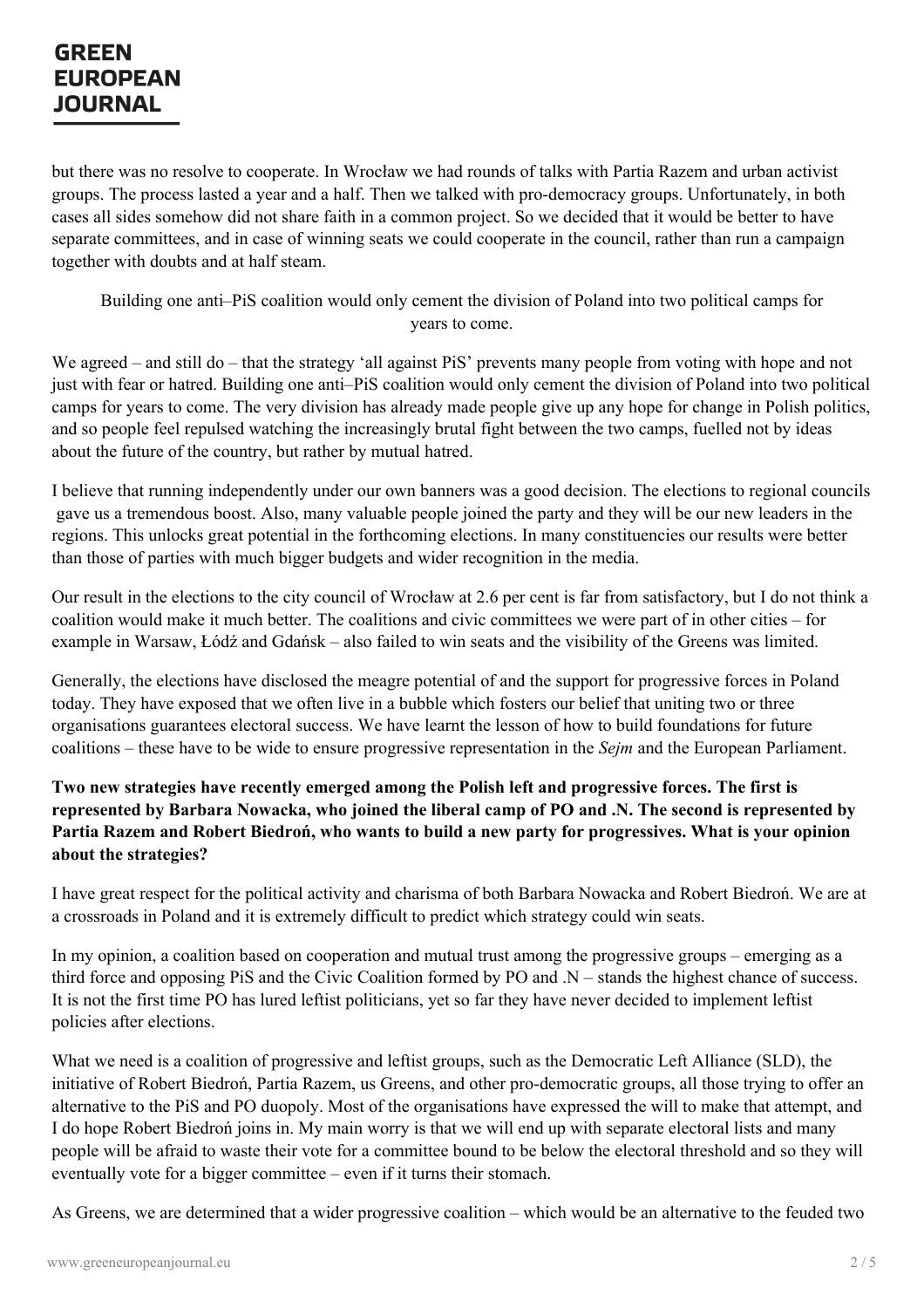camps, exchanging political power in Poland – would not oscillate at the electoral threshold, but reach more than 15per cent and secure representation in various fractions in the European Parliament as well as in the lower chamber of the Polish parliament.

#### **You ran for mayor in Wrocław and your priorities revolved around small improvements, for example, in** green spaces and public transport. What is your broader vision of how Polish cities should develop and how **different is it from that of other parties and urban activists?**

Our programme for Wrocław was based on people's needs as shown in the Social Diagnosis of Wrocław 2017. The survey clearly demonstrated that people would like to see more funds invested in the already existing roads and pavements, better public transport that connects different parts of the city, higher quality of life within estates, clean and tidy yards as well as accessible and affordable public services – such as nurseries and kindergartens.

Our top priorities were a five-year scheme aimed at effectively reducing smog, new standards for managing green areas, improved waste management, and adaptation to the adverse effects of climate change.

We would like Wrocław to be 'European' not because of mass events or new huge stadiums or concert halls, but because of higher quality of life, for everyone, not just a few. We would like the city to use the potential of a synergy between local businesses, those trading in high-tech solutions, and universities, which could foster distributed and renewable energy grids.

to have a say in shaping legislation, we need a wide progressive coalition – based on progressive, democratic, and ecological values

The Wrocław we envision has a long-term development plan based on ensuring security and high living standards: a city with a good climate for ecology (clean air, good public transport, large green areas), social welfare (ambitious housing schemes, good nurseries and kindergartens) and responsible investment plans relying on local businesses and the development of renewables.

We had put forward our policy proposals before, and we have been working on promoting them on a daily basis: cooperating with Dolnośląski Smog Alert, helping residents defend the unique character of the Grabiszyński Park, fighting for a better housing policy that takes into account the needs of the people and not just developers.

A few years ago, as Greens we were the only ones who demanded clean air, well-managed green areas and responsible zoning policy. This year almost every committee demanded these. Yet no other committee during the local elections pressed for switching to circular economy or adapting the city to climate change. Undoubtedly, even with zero seats in the city council, we will have influence and exert pressure on councillors to adopt solutions from our programme.

#### **Do you think that Polish cities led by progressive politicians can become labs of resistance to the conservative PiS government?**

Right now the central government fails to provide security and decent livelihoods, so local governments have to fill in the gap. A case in point is birth control: the government banned emergency contraception and stopped financing in vitro [fertilisation.](https://www.greeneuropeanjournal.eu) Many local governments – in Lubuskie province, in Częstochowa, Łódź or Poznań – introduced their own IVF programmes and 24-hour gynaecologists, where doctors prescribe the morning-after pill.

In the USA, due to Donald Trump's decision to withdraw from the Paris Agreement, cities and states took up the challenge to reduce emissions and increase investments in renewables. Polish cities and regions can follow suit. There are EU funds for provinces to spend and climate change adaptation plans which should be implemented.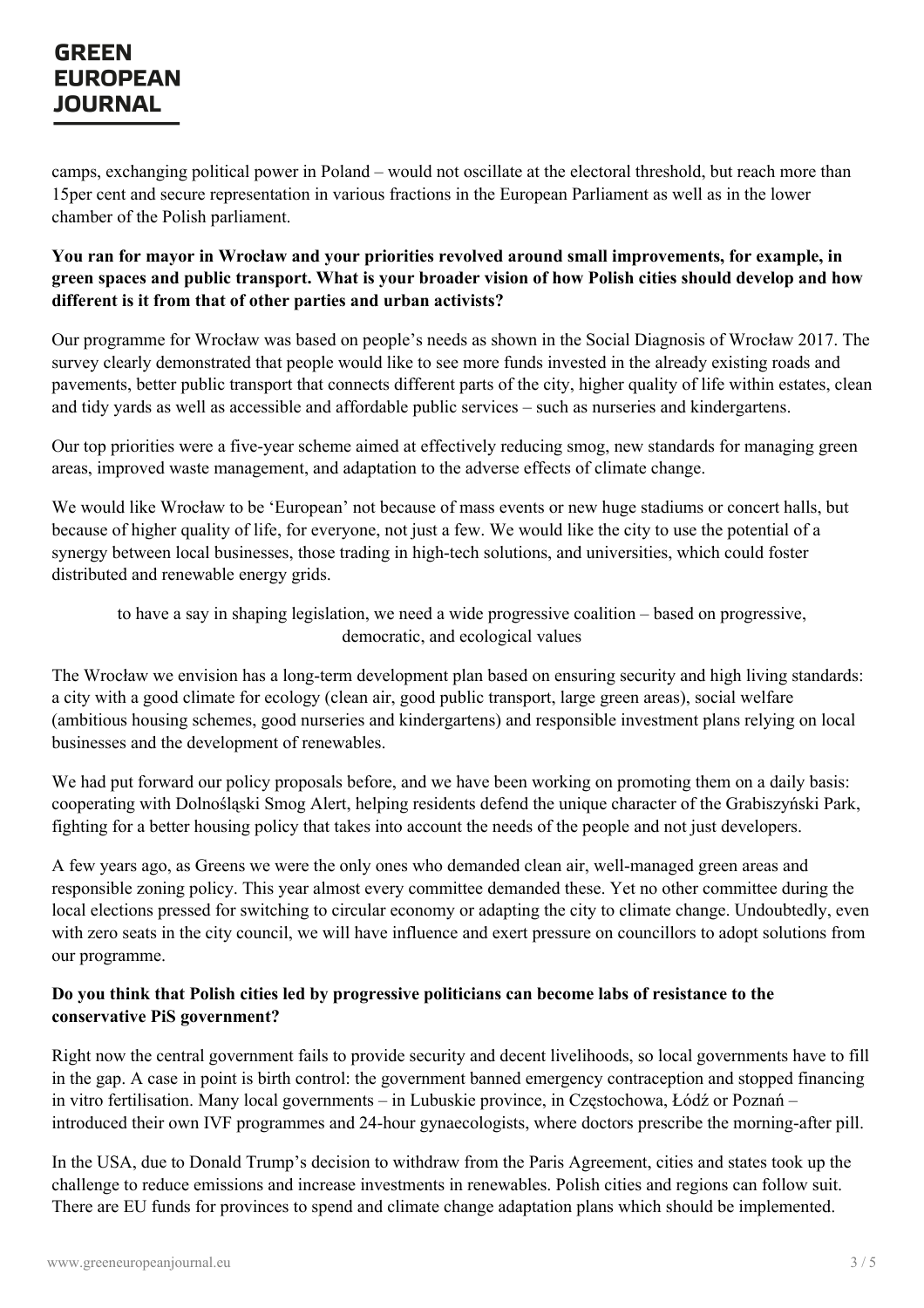### Ecology is particularly visible in the political message of the Polish Greens, but recently social issues less so. Do you have a recipe how to convincingly combine the two? If so, did you try it out during the campaign?

Since I became co-chair of Partia Zieloni in 2015, I have decided to put more emphasis on environmental protection and climate – the roots of the green movement. Yet never have we resigned from other fundamental issues. Our motto is, 'we are everywhere one has to be'.

During the turbulent times after PiS came into power, we participated in hundreds of pro-democratic demonstrations. We were part of the civic-legislative initiative Ratujmy Kobiety (Save Women) with the aim of liberalising abortion laws. We marched in black protests, supported protests of workers and students. We have always turned out at Equality Parades in strength. We have ambitious programmes for energy transition and economic development, which prioritise social solidarity, democratic procedures, the rule of law and environmental responsibility.

I believe that as human beings we face two monumental challenges right now, at all levels: local, national, European and global. These challenges are growing social inequalities and climate change. The programme and actions of Partia Zieloni have responded to both.

Over the past few years, we have succeeded in showing that environmental protection, the energy transition from fossil fuels to renewables and effective measures against air pollution are not only about ecology, but also about social justice, because they are about protection, health, and leaving a better world for the generations to come. I am strongly convinced that these ideas will form the foundations of any future coalitions with us on-board.

### As you said, local elections were the first of a series lined up within the next two years. What is your plan for **the forthcoming months?**

We are capable of running independently to the *Sejm* and the European Parliament, and have our own candidate for president of Poland. We are however aware that the polarisation in Polish politics is huge and, to have a say in shaping legislation, we need a wide progressive coalition – based on progressive, democratic, and ecological values.

Exceeding the electoral threshold and winning a few seats is not enough. What we need is comprehensive and lasting cooperation between groups valuing progress and social solidarity. Thanks to such a coalition our policy proposals stand a real chance of implementation.

Again – we are working hard to become one of the pillars of a green-left coalition, which could end the duopoly of PiS and PO. We want to give people hope and real choice, so that they are not afraid the next election is going to either of them. Instead of voting for establishment parties, with their horizon limited by the term of office, we want people to have the possibility to vote for a coalition with a long-term development plan, with a firm position of Poland in Europe, and with political discourse that ends the harmful divide of our society.



[Bartlo](https://www.greeneuropeanjournal.eu)miej Kozek is a journalist of Zielone Wiadomości (Green News), a Polish bi-montly magazine and web portal presenting current affair commentary from a green point of view. He has been a secretary general of the Polish Green Party – Zieloni 2004 and one of the authors of the party's policy on social issues.